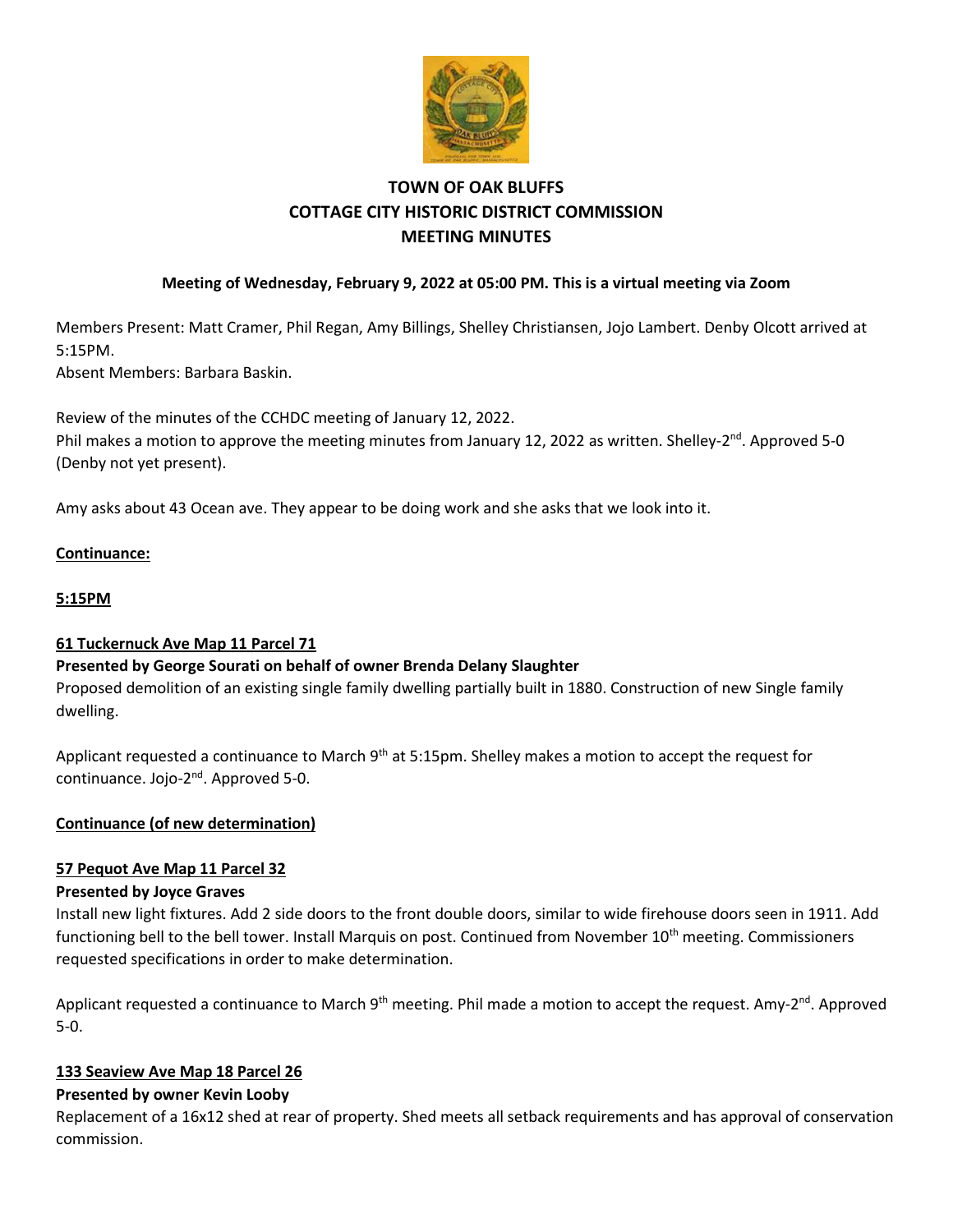Owners present the shed, that has already been constructed on site. Shed is from Pine Harbor Sheds. 12x16. Photos provided, as well as an aerial drawing. Board asks for additional photos from other locations, such a Vanessa Way and Seaview Ave.

Phil makes a motion to refer to a public hearing because it is a new structure. 6-0. Public Hearing scheduled for March 9 at 5:30PM.

## **7 Narrangansett Ave Map 10 Parcel 22**

#### **Presented by contractor Charles Sebastian, on behalf of owner Jacquelyn Randolph**

Proposed removal of two walls previously built on porch to return the porch to its original design.

Matt shares his screen with photos and drawings. The wall board had been removed to show existing cedar shingles that match the house. Top railing remains. New head casings will match existing, as well as the scrolled railing.

Phil makes a motion that no public hearing is required, and to approve the project as presented. Jojo-2<sup>nd</sup>. Approved 6-0.

## **New Determinations**

## **10 Oak Bluffs Ave Map 9 Parcel 34**

## **Presented by George Sourati on behalf of owner Joseph Moujabber**

Changes made to previously approved application or demolition and reconstruction. Previous application approved March 13, 2019.

George Sourati presents the changes to the previously approved project. They are adding a door on the Oak Bluffs Ave side of the building. The first floor will be commercial space and be a bakery. No exhaust vent will be needed as the equipment will be all electric.

Lighting to be down shield at all egress doors. George provides three options. Board asks whether the lighting will be above the doors or beside. George says that they are flexible with this.

No sign has yet to be designed.

Phil suggests to remove a window at the first floor to add some siding between the door and windows, and to remove the transom above the door, as the windows are taller than the door and it doesn't line up well.

George agrees to remove one window and center the five windows.

Shelley asks that they try to salvage anything historical.

The board inquires about step lights and the material of the landing at the new door. George says he will provide them when they become available.

Phil makes a motion that no public hearing is required for these changes, and to approve the changes as presented, with the reduction of 1 window, and that they will return with lighting and signage. Jojo-2<sup>nd</sup>. Approved 6-0.

# **115 Seaview Ave Map 10 Parcel 151**

# **Presented by owner Danroy Henry**

Construction of a 30" stone wall, made from the original historic foundation stones.

Owner is present. He states that he had previously met with the highway dept, the fire dept, and a neighbor.

Foundation stones were used to help create the wall. These were stones from the original home built 122 years ago.

Members comment that the fence was more appropriate in this area than a stone wall, that is out of place and very "up island".

Phil asks if they can plant things in front of it to soften the look, or can we lower the wall?

Members ask if a stop work order was issued? Mr Henry states that the building inspector told him he could continue working, but needed to go to the board for approval.